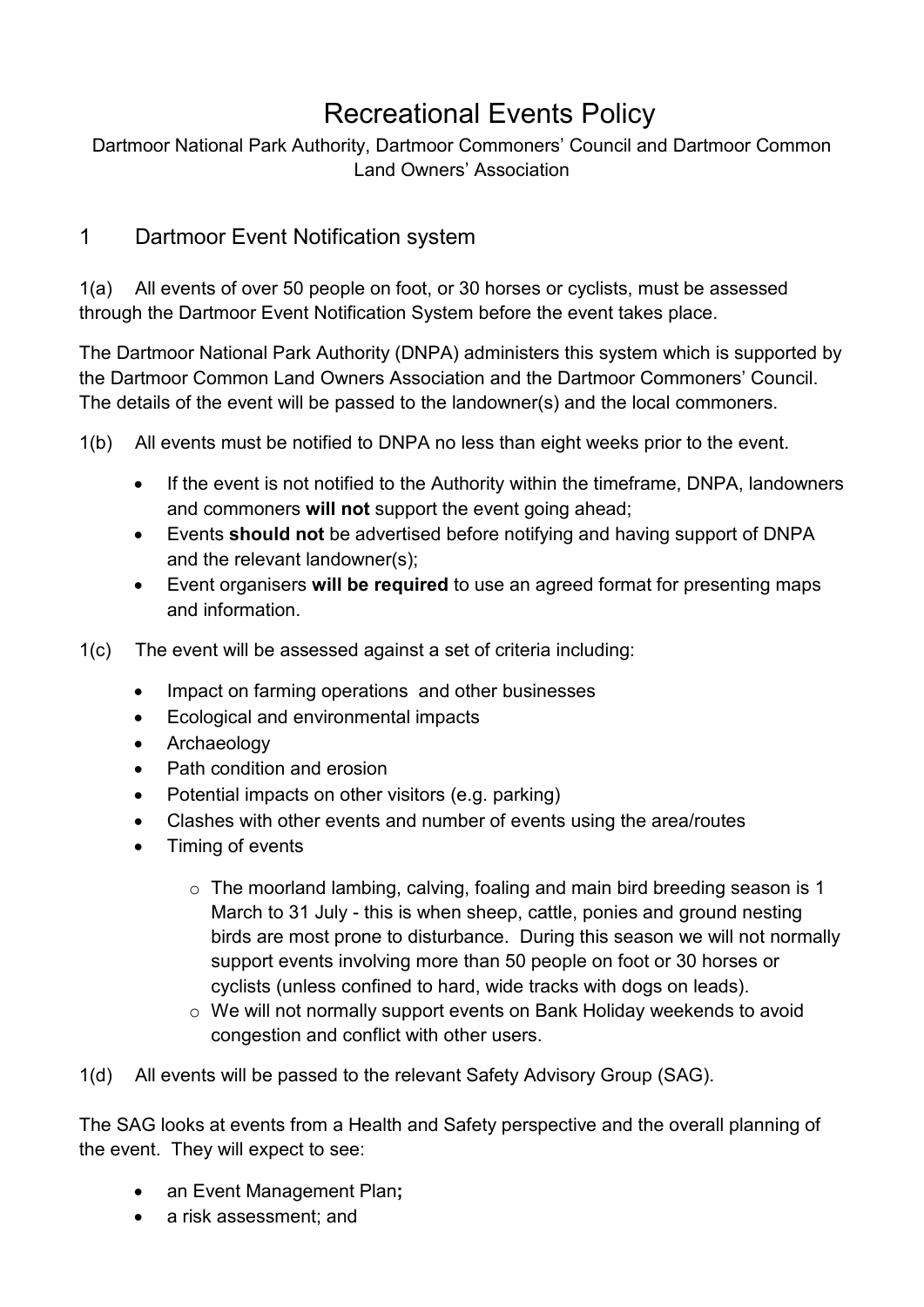- the appropriate level of public liability insurance for the event.
	- $\circ$  All event organisers are advised to have public liability insurance for their event to a minimum value of £10 million.
	- $\circ$  Should a landowner have an alternative requirement they will notify the event organiser; either directly or via the DNPA.
- 1(e) Event organisers will be advised if their event is:
	- Supported
	- Supported with conditions
	- Not supported (event organisers will be given an explanation if their event is not supported).

1(f) Organisers may be asked to postpone their event or implement a "plan B" if ground conditions are such that damage is likely to be caused (organisers will be notified from the outset if the DNPA or landowner feels this is necessary).

#### 2 Well Managed Events

- 2(a) All event organisers will be required to sign a Code of Conduct for Events and provide a monitoring report at the end of each event. A feedback form will be provided to the event organiser if the event is supported.
- 2(b) All event organisers will be required to attend an annual briefing session as a prerequisite to support from the DNPA, landowners and commoners.
- 2(c) If an event organiser cannot attend the annual briefing they will be required to watch a film that covers the event notification process, what to consider when organising and running an event and how to minimise impacts to farmers and local communities.
- 2(d) **Dogs** Event organisers should discourage dogs at their events. If they are allowed the event organiser will need to outline clear reasons why this is appropriate and clarify how dogs will be managed during the event. Dogs will not be allowed on running, cycling and horse-riding events.

### 3 Night Events

There will be a presumption against all night events on Dartmoor, whatever the size. Events will be considered on a case by case basis and be dependent on the level of anticipated impact, including disturbance to stock, wildlife and local communities. For a night event to be supported it must have full support from all consultees.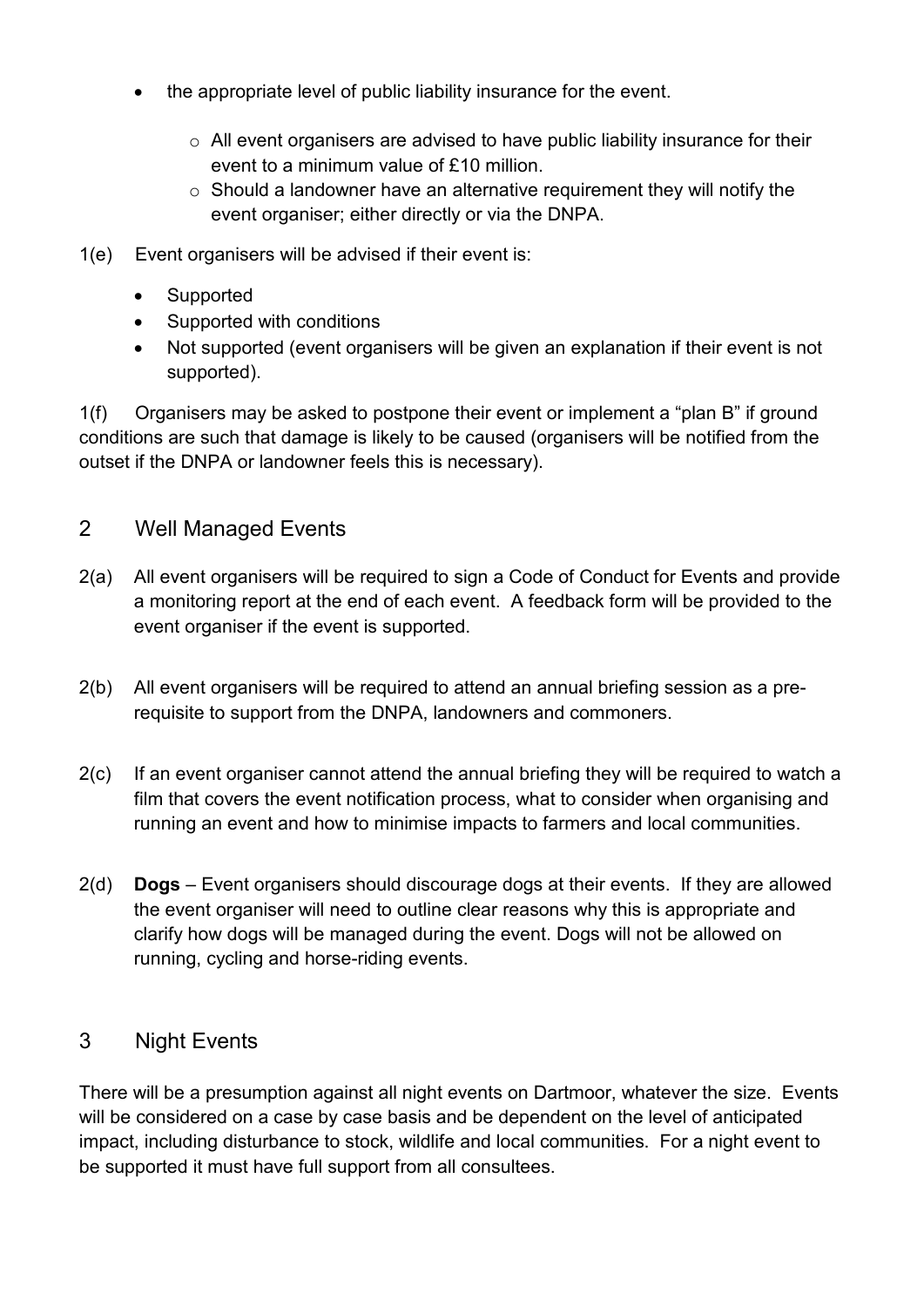### 4 Admin Fee and Donate for Dartmoor

For large and/or very complex events, requiring a lot of officer time, the Authority reserves the right to charge an administration fee. Landowners reserve the right to charge a fee for land use (where applicable) and administration at their discretion.

**All event organisers are expected to support Donate for Dartmoor**, details of which are available at [www.dartmoor.gov.uk/donate.](http://www.dartmoor.gov.uk/donate) Donations will be used to help maintain Dartmoor's network of footpaths and bridleways and to support conservation projects on the moor.

#### 5 Monitoring of Events

A selection of events will be monitored by National Park staff and/or by local farmers/ commoners and common land owners, with a particular focus placed on sensitive sites and routes. Monitoring information will be shared with the event organiser and if issues arise, support for future events by the same organiser may be withheld.

#### **Ten Tors – an exception to this policy**

The Ten Tors expedition has taken place on Dartmoor since 1960. There are many challenging walks in Britain today, but Ten Tors is still the only event catering solely for young people. Its original aim to encourage participation from all backgrounds is still important today. Many young participants will remember the event with pride for the remainder of their lives and for some it can be a life-changing experience.

The event does not fit with the policy outlined above due to its timing in the middle of May. Many discussions have been held about the possibility of moving the date but it does not work with the school calendar.

The event organisers work closely with the National Park Authority, landowners and farmers to ensure that the event is well managed and has minimal impact on breeding birds, lambing and the environment. The routes are periodically reviewed to ensure that the physical impact on Dartmoor's landscape is minimised.

The event is closely monitored and the young participants together with their supervisors are made fully aware of the sensitive and fascinating environment that they are exploring. On balance, it is regarded that the event provides a positive contribution to Dartmoor for the benefits that if offers to young people - the future ambassadors for this special place.